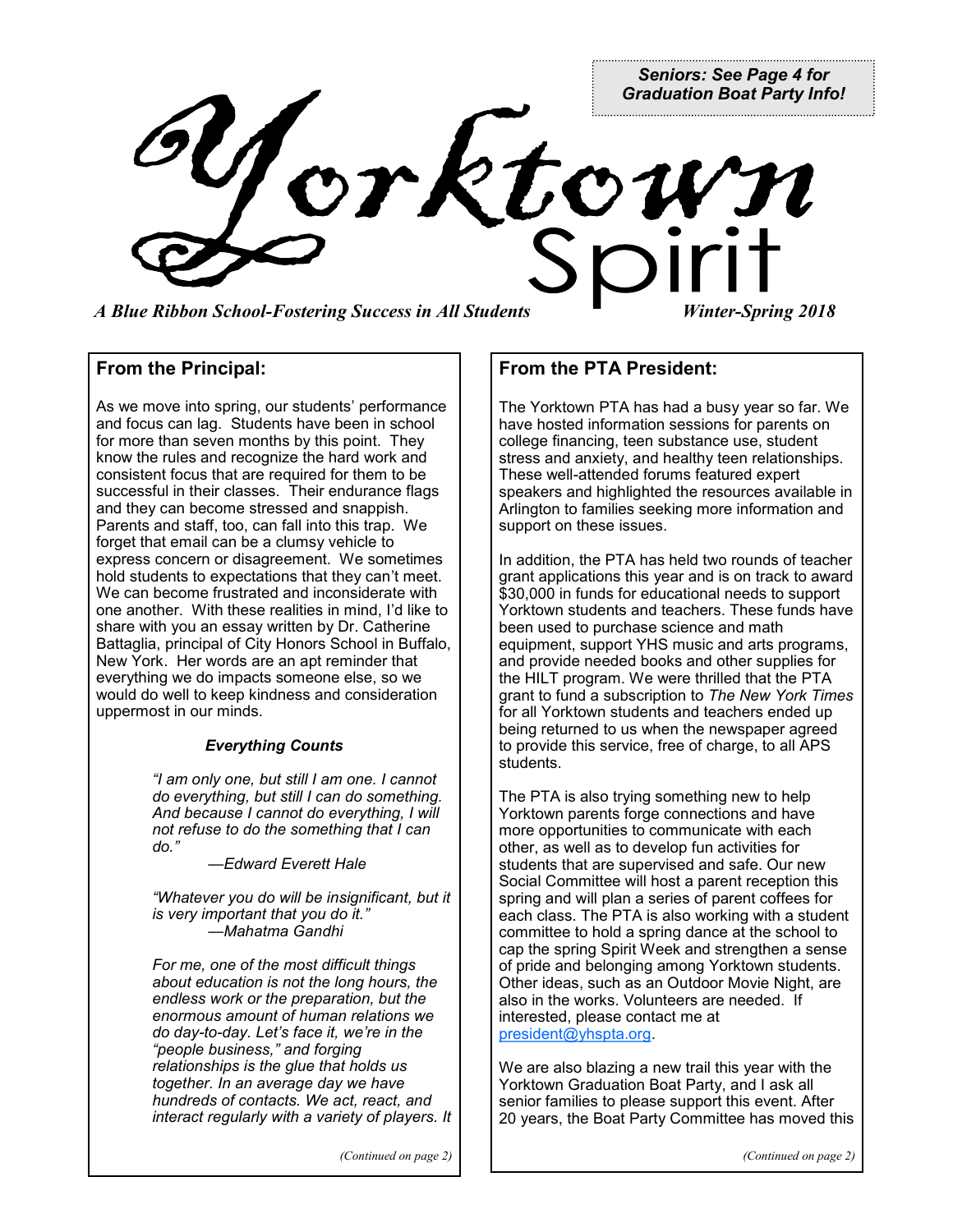*(Principal, continued from page 1)*

*can be exhausting.*

*Perhaps the most precarious feature is that we can never be certain what our actions may yield in the*  long run. Certainly, the overt things we do create immediate responses. For example, I find out pretty *quickly how students or staff feel about a new policy or a change in schedule. You don't have to be a wizard to notice that kind of "buzz." But the subtle things are more difficult to discern, and that's what makes our jobs so darn tough. Relationships can be so fragile. They can sometimes be singed by a whimsical comment made in jest, a raised eyebrow, or downward glance. Sometimes, without even knowing, a deep sigh or furrowed brow—inadvertently and unconsciously executed—communicates volumes. Even long-standing relationships can tarnish quickly without our noticing.*

*From my side, I think about the idea that I may never realize the result of counsel given to a colleague or parent or the long-range effect of my words on a student in need of assurance. I don't really know if saying "hello" and calling someone by name makes anyone's day, or if not doing so hurts someone's*  feelings in a way that will be remembered. When I stoop to pick up trash in the hallways, send a *birthday greeting, or open a door for the person behind me, does it really matter? Does it really count? Does anyone notice?*

*Well, I think it all matters. Everything I do matters. The good, the bad, and the ugly. Everything I do or neglect to do . . . it all impacts somewhere on someone or something. I read once that the beating of a butterfly's wings will alter the weather miles and miles away. This seemingly diminutive action creates a subtle shift, no more, no less than a smile.*

*I think if I could have only two rules in life, two principles to guide me each and every day, they would be as follows: Everyone counts, and Everything counts. Maybe it is that easy. If we live our lives and educate our children to understand that everything we do has an effect . . . sometimes small and sometimes grand . . . it just might create a subtle shift and change the climate of our homes and our schools. It certainly can't hurt. If one butterfly's wings can alter the winds, just imagine what could happen when a whole community of butterflies joins in. It has the potential to turn the insignificant into the sublime.*

Bridget Loft Principal [Bridget.Loft@apsva.us](mailto:bridget.loft@apsva.us)

*(PTA President, continued from page 1)*

celebration to a new boat—The Spirit of Washington—which is a more appealing venue and offers such amenities as two dance floors with djs, rooftop games, and its own catering service. This promises to be a lot of fun for Yorktown graduates as well as a way to keep them safe on graduation night. Volunteers are needed. Please contact [boatparty@yhspta.org.](mailto:boatparty@yhspta.org)

Before the school year ends, the PTA will hold an election for next year's officers and will begin the process to fill committee chair positions for the 2018-19 school year. Please let me know if you would be interested in serving as a PTA officer or committee chair. Thank you to all the Yorktown families who volunteer for various events and who donate the funds that make the PTA's work possible!

Kathy Mimberg Yorktown PTA President [President@yhspta.org](mailto:President@yhspta.org) [www.YHSPTA.org](http://www.yhspta.org/)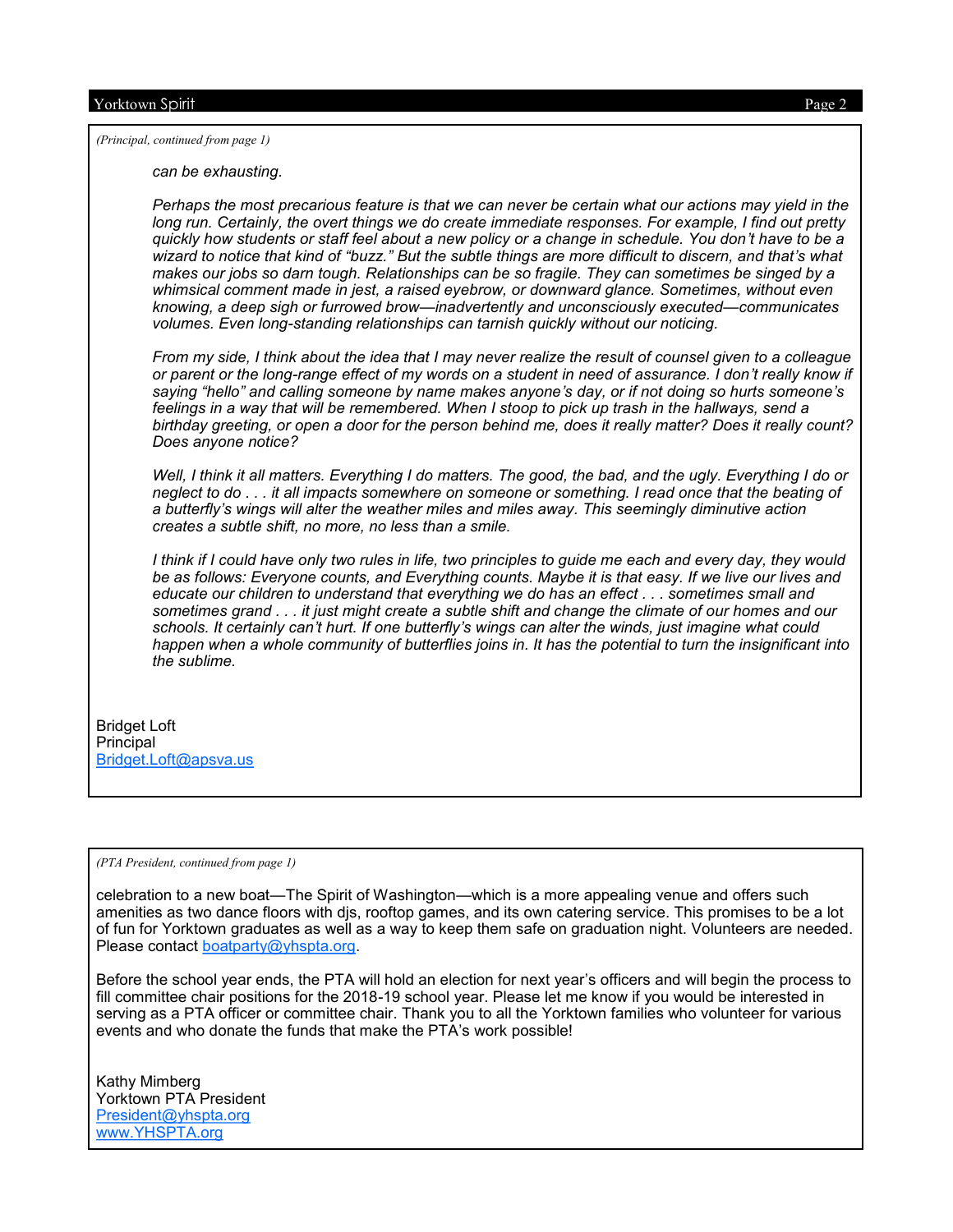## **\*\*School Safety Reporting\*\***

To help promote school safety, Yorktown administrators implemented a new feature on the Yorktown website [\(https://yhs.apsva.us/.](https://yhs.apsva.us/) On the left side of the page, you will notice a new link titled "Student Safety Reporting". Using this link, anyone in the community—parents, neighbors, and students—can report on unsafe situations in which the school is able to offer help. Any information reported there will be kept confidential and only shared with necessary school or public safety personnel in order to intervene with regard to substance use, bullying, or any other situations in which students may need our help. If you have any questions, please contact Scott McKeown, Assistant Principal, at 703 228-2618.

#### **New PTA Social Committee Sponsoring Events for Students and Parents**

\**Spring Dance*: The new PTA Social Committee is working with the YHS Student Government Association on fun activities that can bring students together and strengthen school pride. The first activity will be a spring dance in the Yorktown atrium/cafeteria on Saturday, April 28, following Spring Spirit Week. Parents interested in helping should contact Amy Westhoff at [amywesthoff@hotmail.com.](mailto:amywesthoff@hotmail.com)

\**Parent Reception*: The PTA Social Committee has also thought about how to help parents forge more connections. The first activity will be a parent reception in the atrium/cafeteria this spring. We will soon confirm a date and could use some help with planning. We hope to offer class-specific parent coffees in the future. Anyone who can help with this should contact at [ingamiddleton@gmail.com.](mailto:ingamiddleton@gmail.com)

# **PTA Grocery Program Has Raised Over \$2,000!**

The YHS PTA would like to thank the Yorktown families who registered their grocery store cards to benefit our school -- 173 families at Harris Teeter and 145 families at Giant!

To date, the program has raised \$1,273 from Harris Teeter and \$788 from Giant.

If you shop for groceries in Arlington or beyond, it is not too late to register your Harris Teeter and Giant savings cards. It's easy — just stop by the customer service desk at the store or go online to register your cards:

**Harris Teeter Together in Education** www.harristeeter.com/community/together\_in\_education/tie.aspx YHS Code 4542

#### **GIANT A+ School Rewards**

http://giantfood.com/school-rewards/ YHS code 02223

That's all there is to it and the school earns money! Your support helps the PTA fund valuable school and student programs. So make sure you are signed up!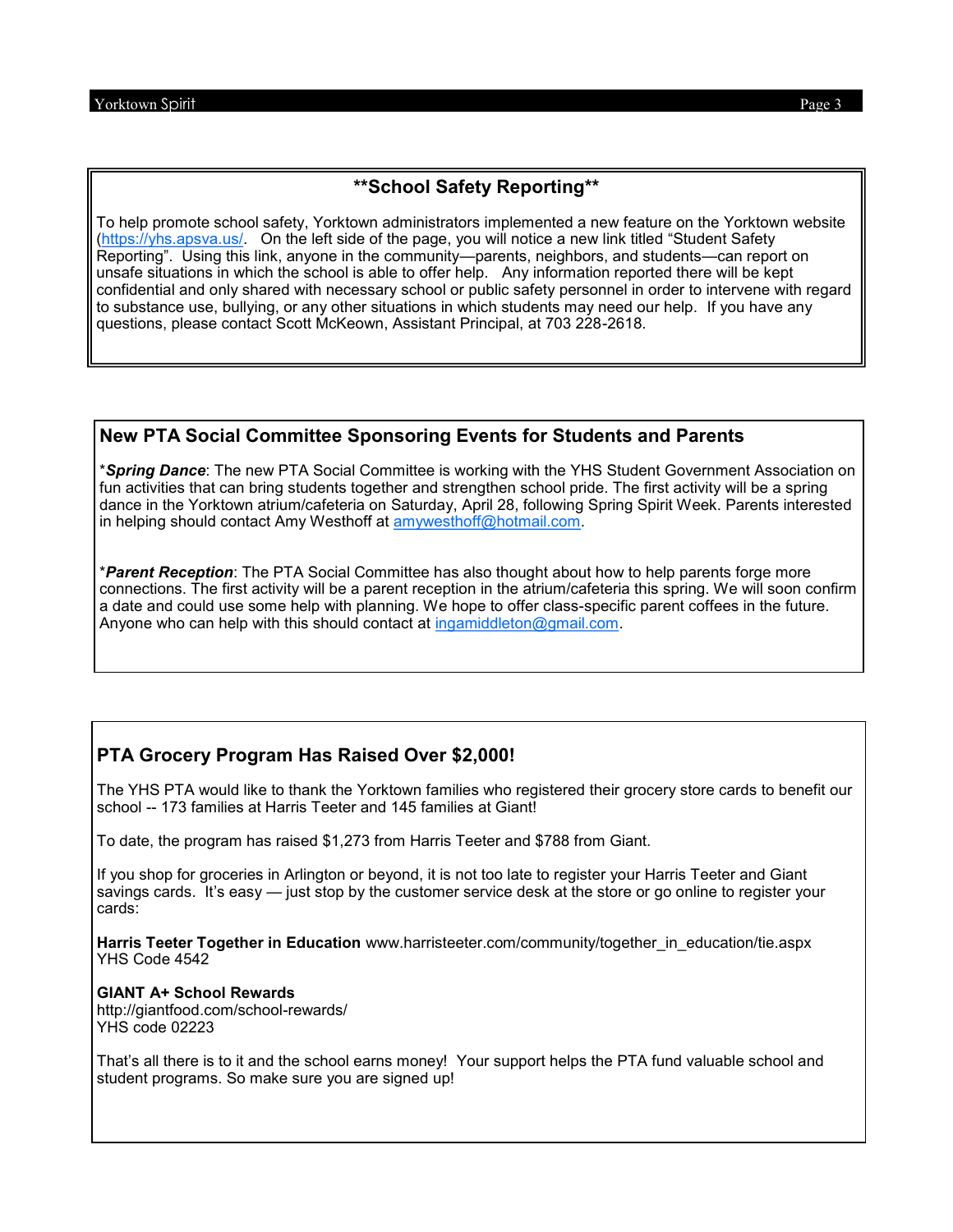# **Class of 2018 Graduation Night Boat Party June 14**

It's time to sign up for the Senior Boat Party held on Graduation Night - June 14, 2018! The Senior Boat Party is a special Graduation Night event that serves two important purposes: it gives YHS Seniors a super high school send-off and a last big hurrah with all their classmates, and it gives parents peace of mind knowing that our Seniors are spending graduation night (from 10:00 PM to 3:00 AM) in a safe, chaperoned, alcohol-free environment.

The Class of 2018 will continue the longstanding graduation night tradition aboard the recently renovated Spirit of Washington (see below), departing from the newly opened District Wharf Pier 4. The party is an exciting evening full of fun that will include two DJs, dancing, casino games, photo booth, raffles, and refreshments galore. The rooftop deck features an outdoor foosball table and other games.

Bus transportation will be provided to and from the Wharf for all students (students must ride the bus for boat access). Check-in starts at 10:00 PM at Yorktown. Buses will depart at 11:00 PM and will return around 3:30 AM.

Tickets are \$60 and are available for purchase at [www.yhspta.org/boat](http://www.yhspta.org/boat-party)-party. Scholarships are available for any student to whom this would present a hardship (please see your guidance counselor for details). For more information, contact the Boat Party Committee at [boatparty@yhspta.org](mailto:Boatparty@yhspta.org).

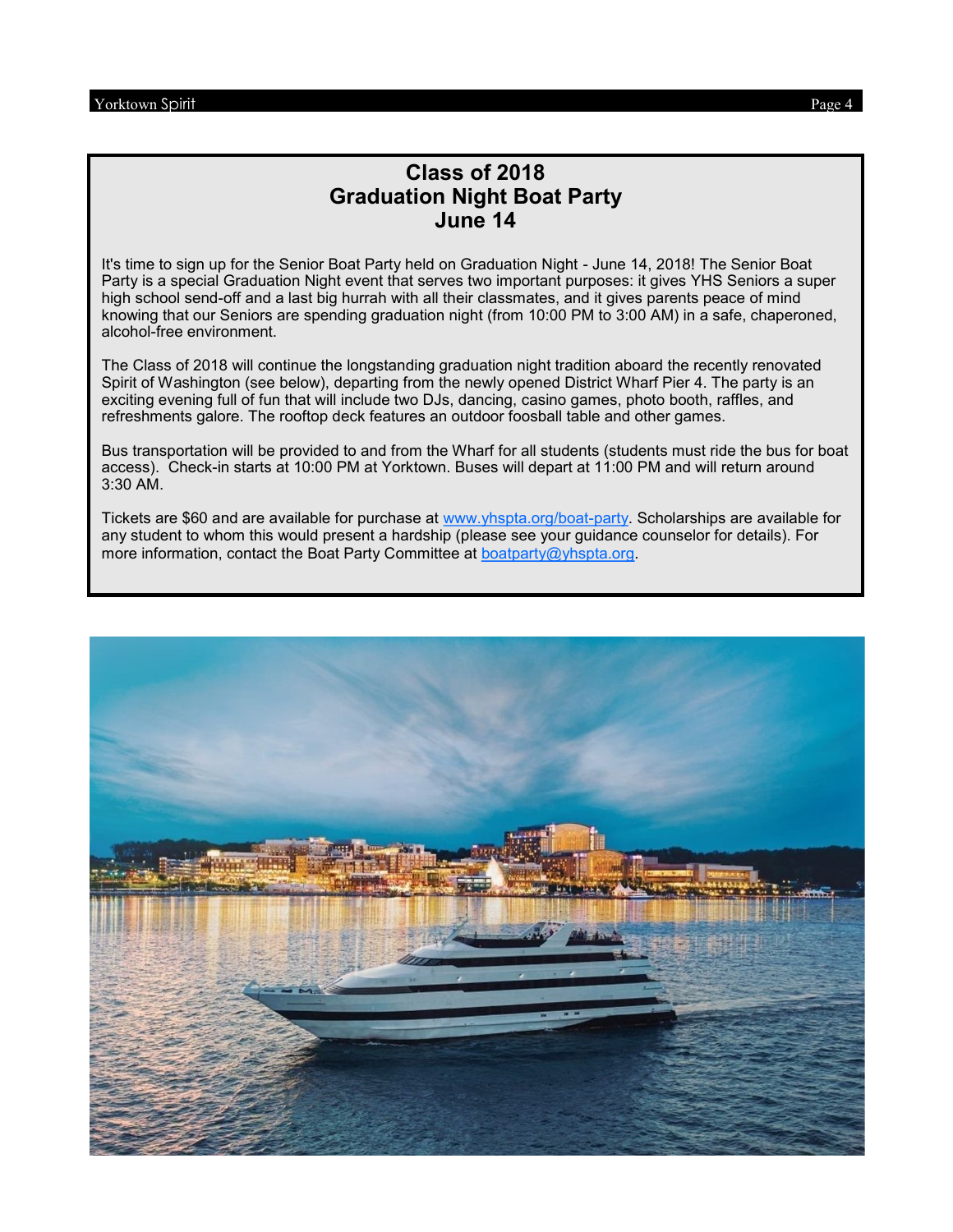#### **Yorktown Art Show: Volunteers Needed**

The Yorktown Spring Art Show will be on display between 8:00 am and 3:15 pm each day from Tuesday, May 29 through the end of Friday, June 1. The Art Department needs parent volunteers to help safeguard the work during those hours for each of those days. There will also, be an opening reception with light refreshments on the evening of Wednesday, May 30 from 6:00 to 8:00 pm and all are invited join. Come see some great art and help support the Art Department by volunteering. Sign up here: [http://www.signupgenius.com/](http://www.signupgenius.com/go/20f0d4da5a823a02-artshow) [go/20f0d4da5a823a02](http://www.signupgenius.com/go/20f0d4da5a823a02-artshow)-artshow

## **Plan Ahead: Fall 2018 High School Sports to Begin As Early As July 30**

To assist in summer planning, please keep in mind fall sports tryouts and practices will begin as early as July 30. This date is set by the Virginia High School League. More information will be posted on the [www.yorktownsports.org](http://www.yorktownsports.org) website under general announcements as it becomes available. It is recommended that you also sign up for "email alerts" for those sports for which you are interested in receiving information.

Based on prior year schedules, early information is listed below; however, it is subject to change. Please keep in mind students must be available for both tryouts and then daily practices during the month of August. Most teams have scrimmages and games in August before school starts. Please plan vacations accordingly as availability is a major factor in team composition.

Golf - tryouts will begin July 30 Football - JV and V - likely to start no earlier than August 6 Football - Freshmen - likely to start August 8 Volleyball - likely to start August 6 for Freshmen and JV with Varsity tryouts possibly the end of the preceding week (no earlier than August 1) Field Hockey - likely to hold optional skills sessions August 1-3 with tryouts beginning on August 6 Cheer - Likely to start the week of August 6, but possibly August 1, especially for Varsity Cross Country - likely will not begin before August 13

#### **What's Happening at Yorktown?**

The Yorktown website is a great place to start: [https://yhs.apsva.us/.](https://yhs.apsva.us/) Find the school events calendar, teachers' mail addresses, details about programs and activities, and much more.

The new and improved YHS PTA website (www.yhspta.org) is a great resource for information about all the great ways the PTA is supporting the YHS community. The site contains timely messages from the PTA president, the weekly email and online issues of the Yorktown Spirit newsletter, as well as information on how to volunteer for or donate to PTA programs. The site also includes relevant school and county calendars, PTA contacts, budget, and meeting agendas/minutes. You can even order your YHS Spirit Wear on the website.

For Yorktown athletics, visit http://www.yorktownsports.org/.

*The Yorktown Sentry* is the student-run newspaper: http://yorktownsentry.com/.

"The Yorktown Dailies" \_is a broadcast program that brings YHS news and short features to classrooms each morning: https://vimeo.com/yorktownconnections.

Choose from several Yorktown Twitter handles or follow them all for the latest updates and pictures! These include: @YorktownHS, @Principal\_YHS, @yhssports, @YorktownSentry and @yorktownbands.